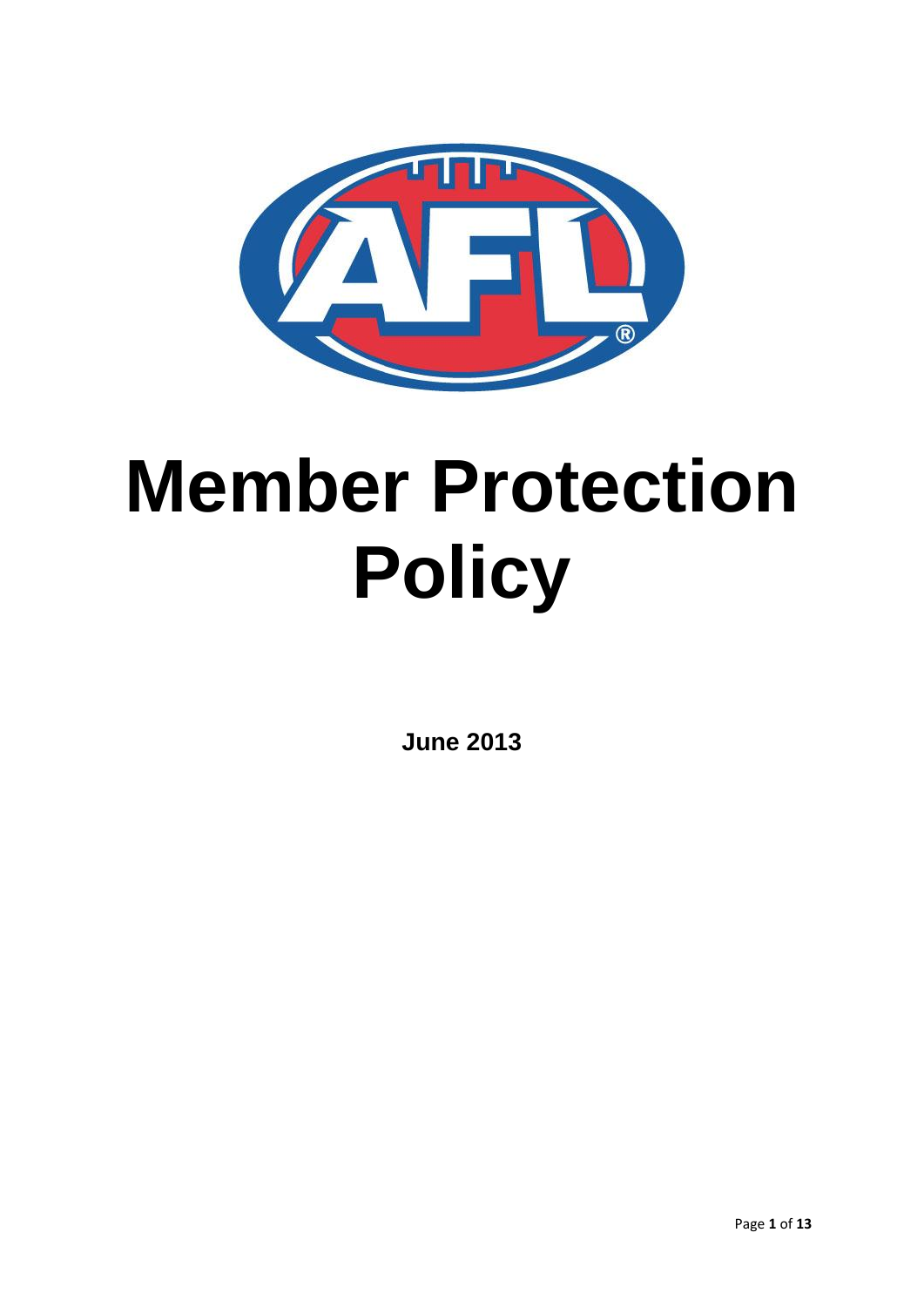## **TABLE OF CONTENTS**

| 1            | <b>Member Protection Policy Statement</b>                       | Page 3  |
|--------------|-----------------------------------------------------------------|---------|
| $\mathbf{2}$ | <b>Australian Sports Commission &amp; the AFL</b>               | Page 4  |
| 3            | The AFL, Affiliated State & Territory Bodies & Community Bodies | Page 5  |
| 4            | <b>Member Protection Policy Application</b>                     | Page 6  |
| 5            | <b>Member Responsibilities</b>                                  | Page 7  |
| 6            | <b>National Policies</b>                                        | Page 8  |
| 7            | <b>Policy Breach</b>                                            | Page 9  |
| 8            | <b>Complaints &amp; Investigation</b>                           | Page 10 |
| 9            | <b>Disciplinary &amp; Match Tribunals</b>                       | Page 11 |
| 10           | <b>Defined Terms</b>                                            | Page 13 |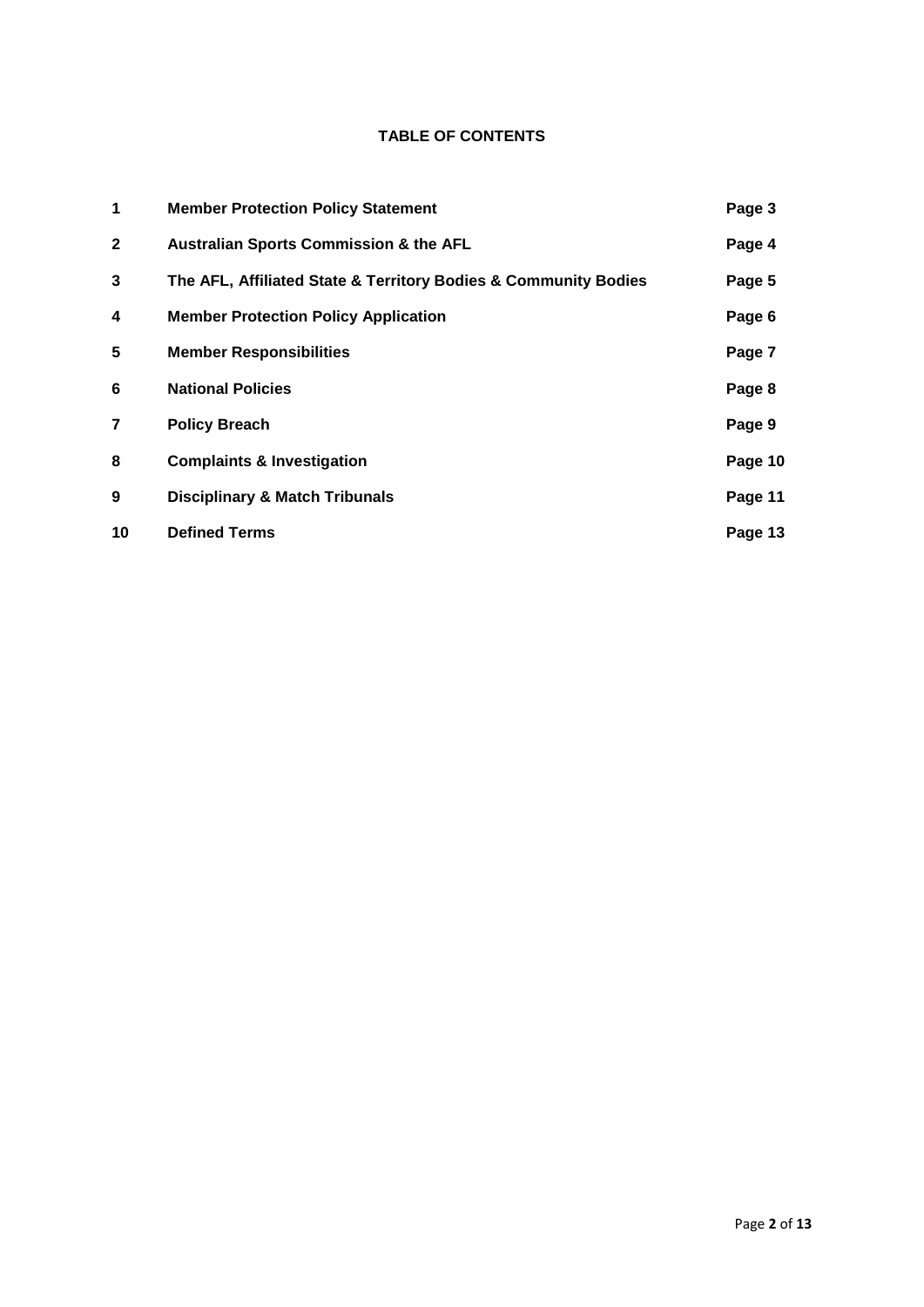# **1. MEMBER PROTECTION POLICY STATEMENT**

The Australian Football League ACN 004 155 211 (**AFL**) regards violence, unlawful discrimination, sexual harassment, bullying and abuse in any form as intolerable. The AFL believes that all people have the right to work, play and socialise in an environment which is safe and inclusive.

Any reports of inappropriate behaviour will be treated seriously, sympathetically and confidentially by the AFL, its Affiliated State & Territory Bodies and its Community Bodies, and if necessary will be investigated thoroughly. The AFL, its Affiliated State & Territory Bodies and its Community Bodies will take reasonable steps to ensure that complainants and witnesses are not victimised in any way.

This policy aims to promote ethical and informed decision-making and responsible behaviours within Australian Football. Although certain kinds of undesirable conduct are contemplated under various provisions of State and Commonwealth legislation, the AFL seeks through this policy to formally record its commitment to upholding the right of its stakeholders to be treated with respect, dignity and to be safe and protected from abuse.

The policy seeks to achieve this objective by setting out the standards of behaviour that the AFL requires of all individuals associated with Australian football.

This policy has been endorsed by the AFL Executive. The policy begins with effect from 1 August 2012 and will operate until replaced. This policy and its Schedules may be amended from time to time. Copies of the relevant schedules to this policy can be obtained from the AFL website at [www.afl.com.au/policy.](http://www.afl.com.au/policy)

**Andrew Demetriou Chief Executive Officer**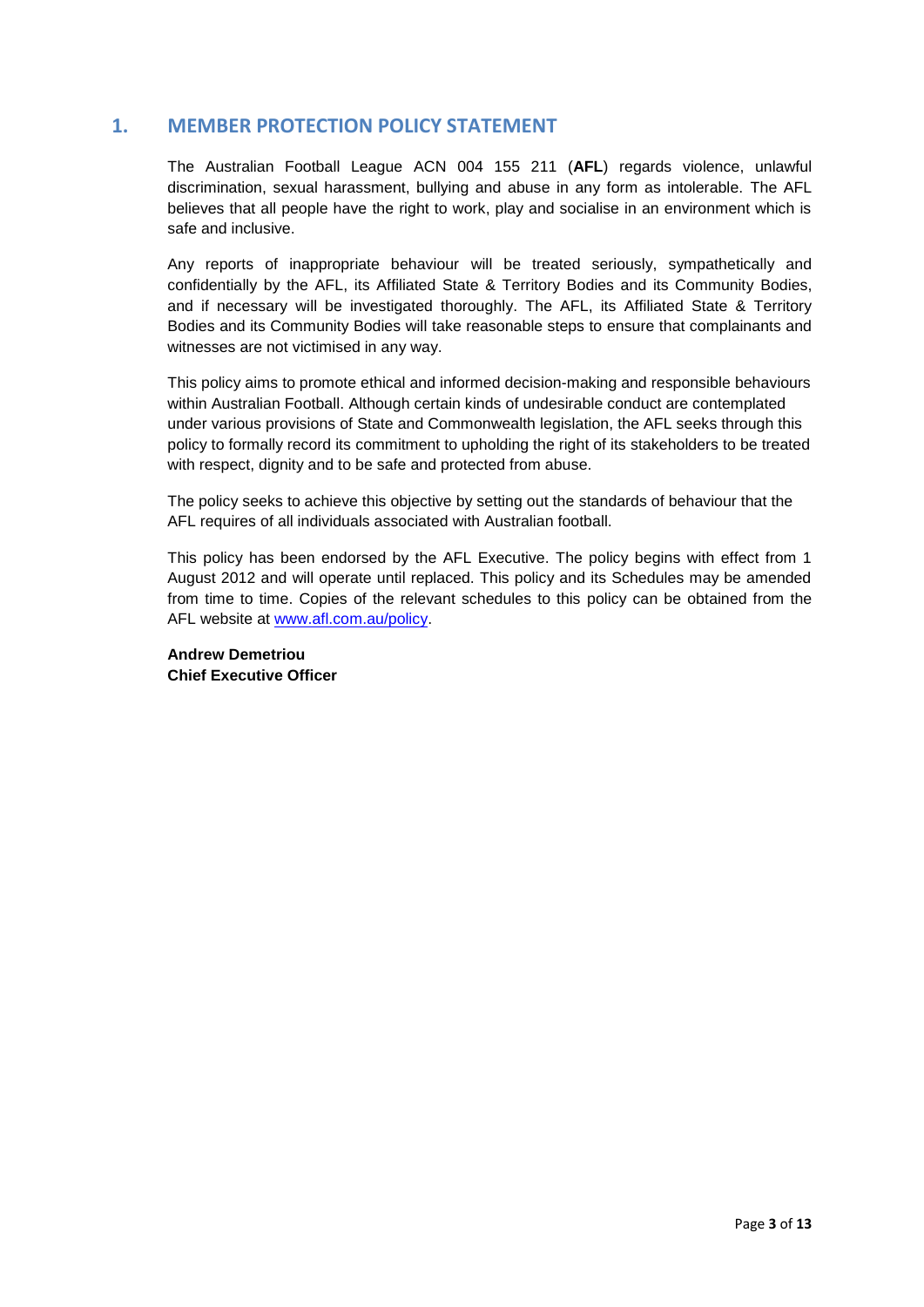# **2. AUSTRALIAN SPORTS COMMISSION & THE AFL**

The AFL is recognised by the Australian Sports Commission (**ASC**) as the governing body responsible for the management and development of Australian Football in Australia. The AFL recognises the legislative and regulatory mandate of the ASC to develop sport and sporting excellence in Australia and to increase participation, including through the provision of funding, in accordance with the *Australian Sports Commission Act 1985* (Cth). Wherever reasonably practicable, the AFL adopts the guidelines, governance, accountability and transparency mechanisms promulgated by the ASC.

As part of the AFL's recognition as the governing body responsible for the management and development of Australian Football, the AFL is committed to being accountable at the national level for providing all of its Members with technically and ethically sound sport programs, policies and services. This policy is drafted having regard to that commitment and is formally endorsed by the AFL. As the national governing body of Australian Football, the AFL commends this policy and schedules to all Football Bodies for adoption and implementation.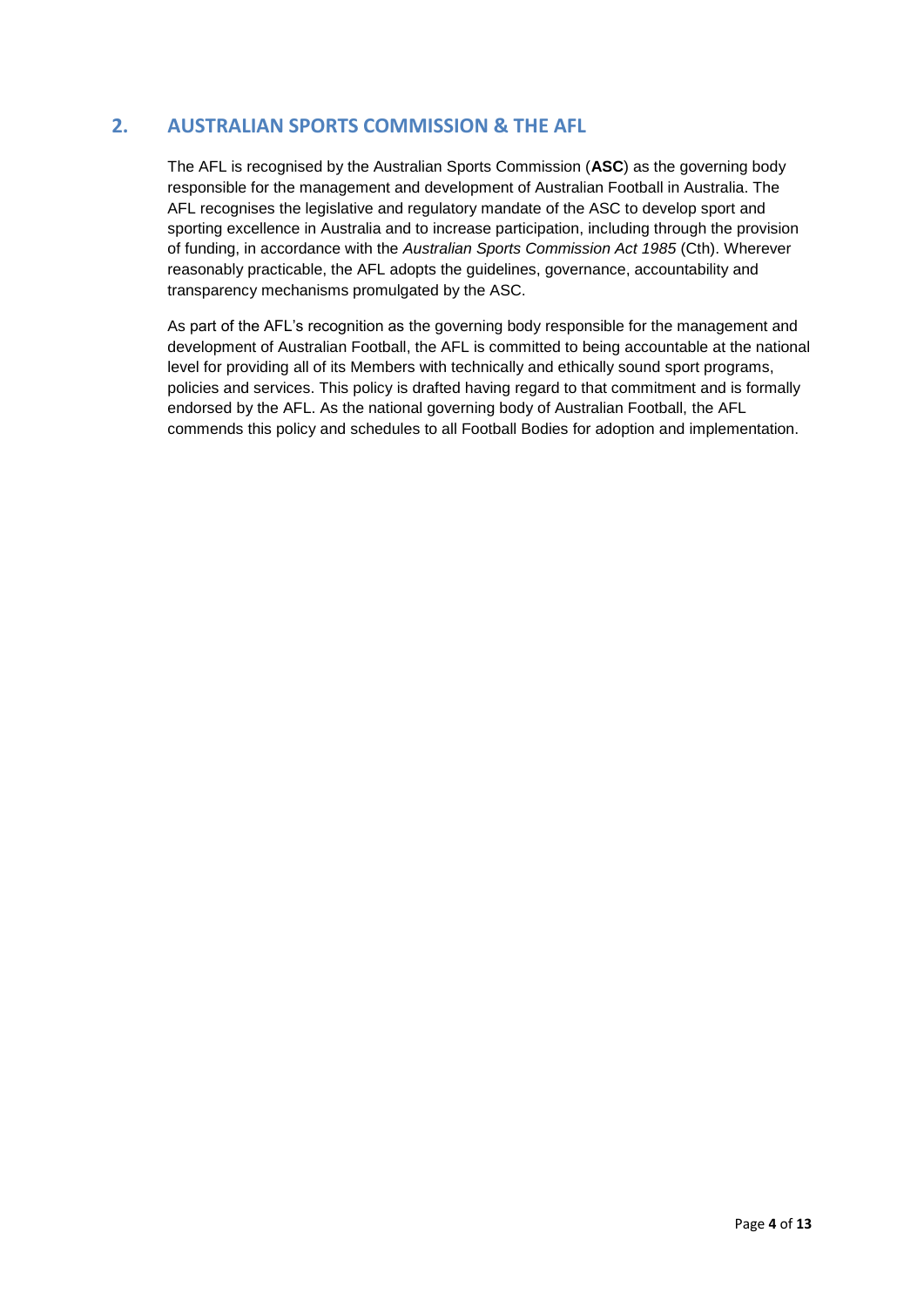# **3. THE AFL, AFFILIATED STATE & TERRITORY BODIES & COMMUNITY BODIES**

As the formally recognised governing body of Australian Football, the AFL retains the exclusive power to amend and vary the *Laws of Australian Football* from time to time.

While Australian Football is governed nationally through this exclusive reservation of power, the game it is administered at State and Territory level as follows:

- NSW/ACT: AFL (NSW/ACT) Commission Ltd ACN 086 839 385
- NT: AFL (Northern Territory) Ltd ACN 097 620 525
- QLD: AFL (Queensland) ACN 090 629 342
- SA: South Australian Football League Inc ABN 59 518 757 737
- TAS AFL (TAS) ACN 135 346 986
- Victoria: Australian Football League (Victoria) ACN 147 664 579;
- WA: West Australian Football Commission Inc ABN 51 167 923 136

#### (**Affiliated State & Territory Bodies)**

Each Affiliated State & Territory Body is affiliated to the AFL through the existence of an affiliation agreement. The affiliation agreement places certain terms and conditions on affiliation with the AFL, including recognition that the power to produce and amend the *Laws of Australian Football* is expressly reserved for the AFL.

As the regional authority for Australian Football affiliated with the AFL, each Affiliated State & Territory Body affiliates with (or, using slightly different terminology, "licences") various Australian Football leagues, generally located within the geographical borders of the relevant Affiliated State & Territory Body. These Australian Football leagues range from the State or Territory "elite" league, such as the SANFL and NEAFL, to the numerous community leagues across Australia (**Community Bodies**).

Through the existence of these affiliation (and licence) agreements, the AFL is able to effectively govern Australian Football on a national scale. This governance relates to both the "on-field" behaviour of Australian Football: players; coaches; officials; spectators; and administrators, and the "off-field" behaviour of all people reasonably connected to Australian Football.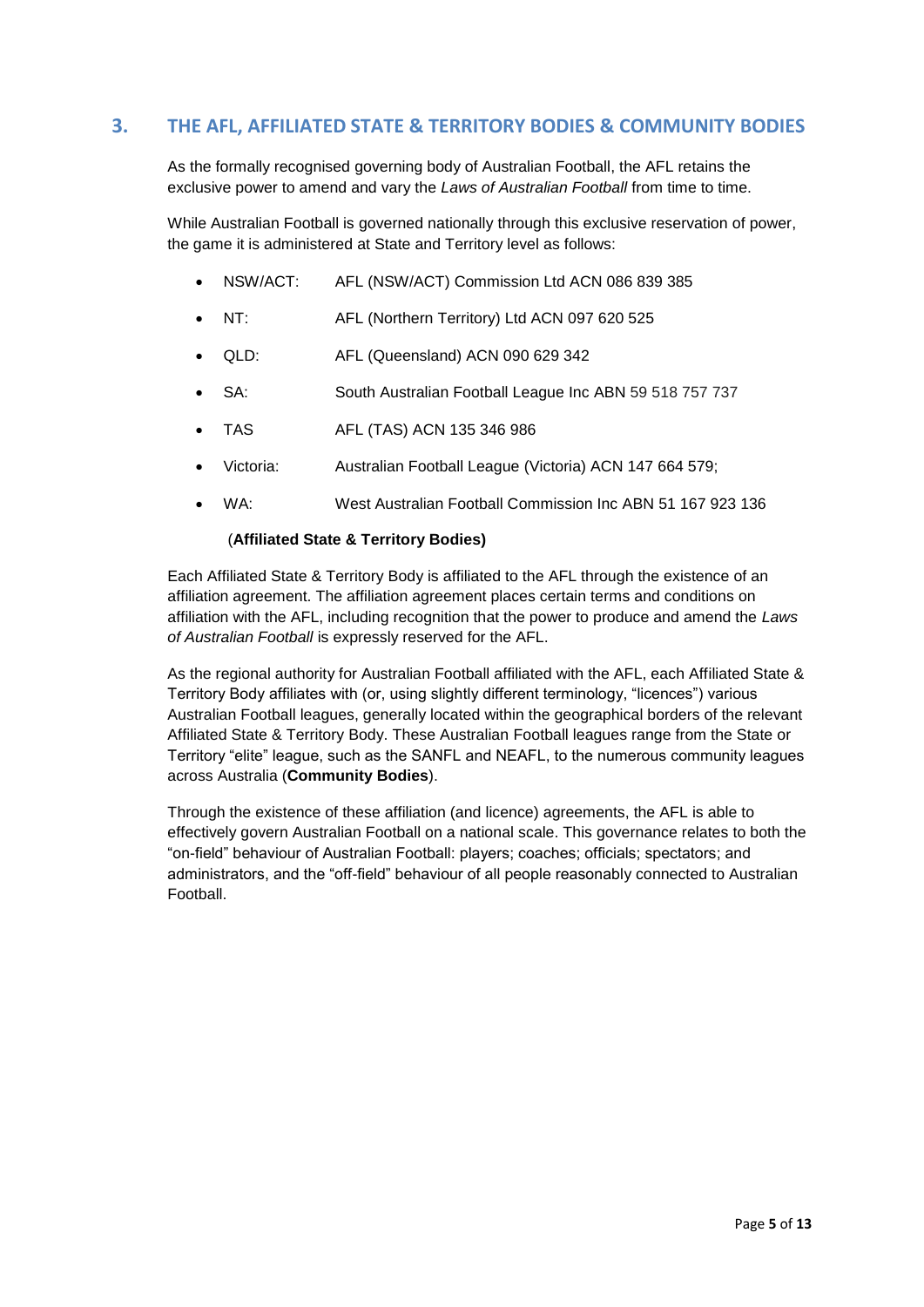# **4. MEMBER PROTECTION POLICY APPLICATION**

## **4.1 Football Bodies**

The Affiliated State & Territory Bodies and Community Bodies are **"Football Bodies"** within the contemplation of this policy. This policy may therefore operate across all levels of Australian Football. However, to the extent that the policy conflicts with the *AFL Player Rules & Regulations*, the *AFL Player Rules & Regulations* shall prevail. The *AFL Player Rules & Regulations* are available to be viewed at [www.afl.com.au/policies.](http://www.afl.com.au/policies)

## **4.2 Members**

Individual persons who are reasonably connected with the Football Bodies are "**Members**" within the contemplation of this policy

The policy may therefore apply to:

- (a) any "Person" as that term is defined in clause 1.1 of the *AFL Player Rules and Regulations*, as well as any other natural person or body corporate otherwise contemplated in the *AFL Player Rules and Regulations* whether they are in a paid or unpaid/voluntary capacity insofar as the policy does not conflict with the *AFL Player Rules & Regulations*; and
- (b) with respect to the Football Bodies, all people under the purview of the Football Body, whether they are in a paid or unpaid capacity, including, but not limited to:
	- (i) Individuals sitting on boards, committees and sub-committees;
	- (ii) Employees and volunteers;
	- (iii) Support personnel (eg managers, physiotherapists, psychologists, masseurs, sport trainers);
	- (iv) Coaches and assistant coaches;
	- (v) Players;
	- (vi) Umpires and other officials;
	- (vii) Members, including life members;
	- (viii) Affiliated clubs;
	- (ix) Any other person or organisation that is a member of or affiliated to the AFL or Affiliated State & Territory Body; and
	- (x) Parents, guardians, spectators and sponsors to the full extent that is possible.

Members may remain subject to the policy even after they have temporarily or permanently terminated their association or employment with the Football Body. This policy and/or its schedules may be amended from time to time by the AFL or the relevant Football Body.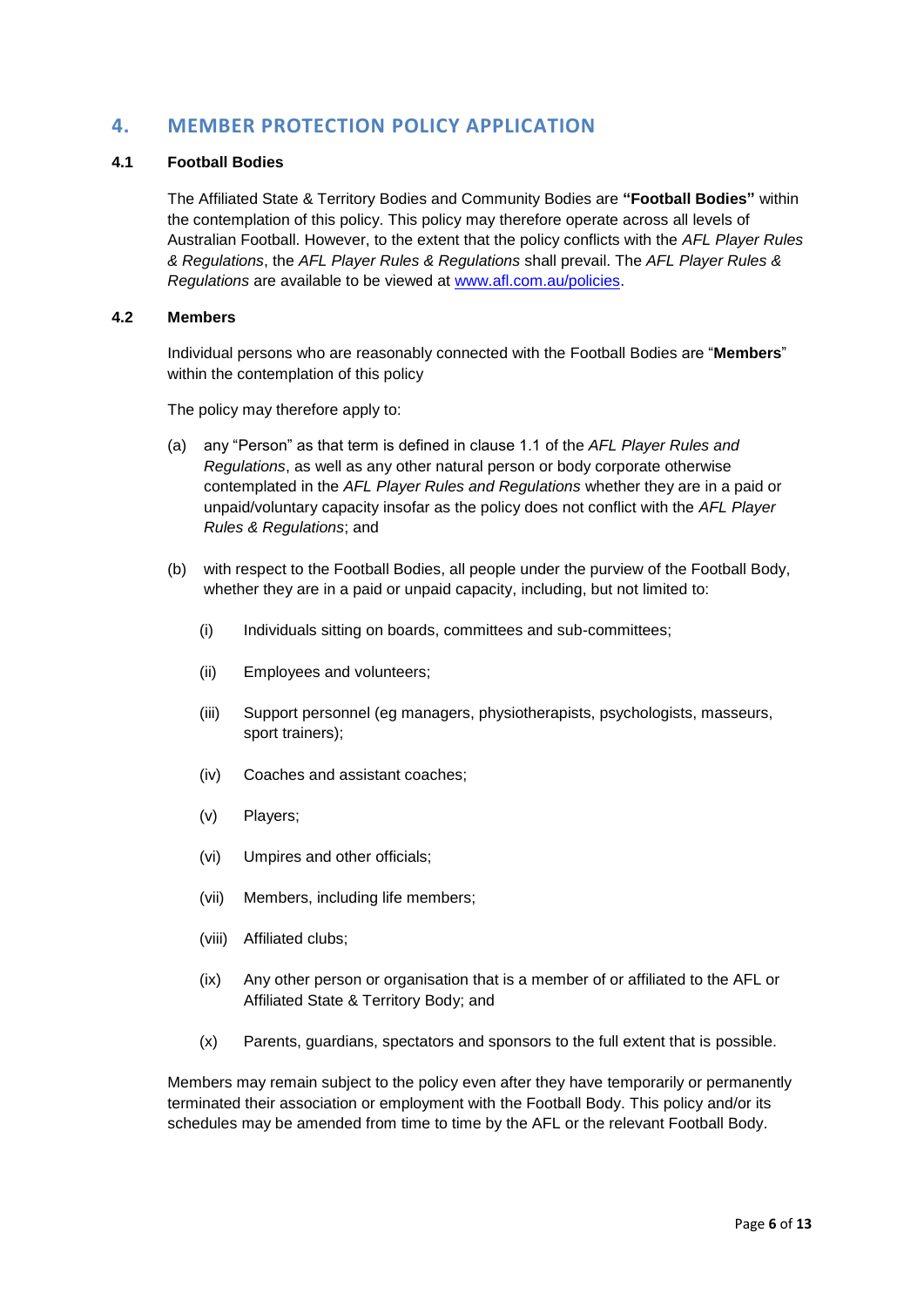# **5. MEMBER RESPONSIBILITIES**

## **5.1 Member Responsibilities**

Members should:

- a) Make themselves aware of this policy and comply with all National Policies;
- b) If required, consent to a national police check
- c) Be ethical, fair, honest and respectful in all their dealings with other people including, but not limited to, other Members;
- d) Comply with all relevant Australian laws (Federal and State), including anti-discrimination and child protection laws;
- e) Co-operate in providing a sporting environment which is a safe, welcoming and inclusive environment which is free from unlawful discrimination, harassment, bullying and abuse;
- f) Adopt, implement and comply with this policy; and
- g) Apply this policy consistently and enforce or abide by any penalty imposed under it.

## **5.2 Football Body Responsibilities**

Football Bodies should:

- a) Comply with all National Policies that are adopted by the Football Body (as set out in the Schedules to this policy);
- b) Make such amendments to Constitutions, Rules, Regulations or By-Laws as may be necessary for this policy and, if adopted, one or more of the National Policies set out in the Schedules, to be enforceable;
- c) Publish, distribute, promote and educate Members about this policy and, if adopted, one or more of the National Policies set out in the Schedules, and the consequences for breaching it;
- d) Apply this policy and if necessary the National Policies, and promote appropriate standards of conduct at all times;
- e) Promptly deal with any breaches of or complaints made under this policy in an impartial, sensitive, timely and confidential manner;
- f) Ensure that a copy of this policy and, if adopted, one or more of the National Policies set out in the Schedule is is available or accessible to all members;
- g) Appoint or have access to trained people to receive and handle complaints and allegations and display the names and contact details in a way that is readily accessible;
- h) Monitor and review this policy and, if adopted, one or more of the National Policies set out in the Schedules at least annually.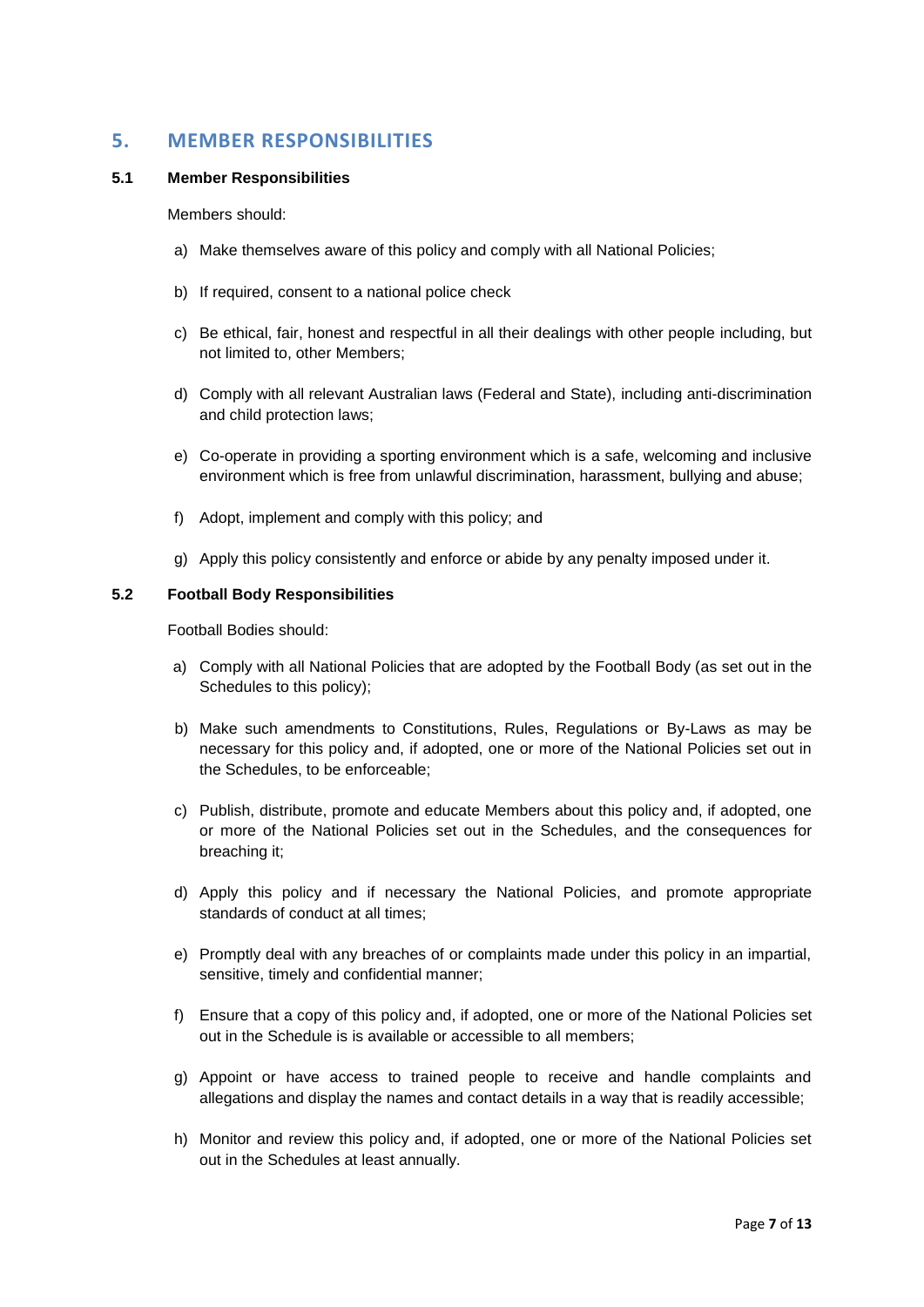# **6. NATIONAL POLICIES**

## **6.1 National Policies Incorporated by Reference**

The following policies and guidelines (**National Policies**) shall be incorporated to this policy by reference (such reference being this section 5.2):

- (a) The *National Child Protection Policy* (set out in Schedule 1 to this policy);
- (b) The *National Social Media Engagement Policy* (set out in Schedule 2 to this policy);
- (c) The *National Privacy Policy* (set out in Schedule 3 to this policy);
- (d) The *National Vilification & Discrimination Policy* (set out in Schedule 4 to this policy)
- (e) The *National Player Transfer Regulations* (set out in Schedule 5 to this policy);
- (f) The *National Anti-Doping Code* (set out in Schedule 6 to this policy);
- (g) The *National Extreme Weather* Policy (set out in Schedule 7 to this policy);
- (h) The *National Gambling Policy* (set out in Schedule 8 to this policy);
- (i) The *National Sexuality & Pregnancy Guidelines* (set out in Schedule 9 to this policy);
- (j) The *National Complaint & Investigation Guidelines* (set out in Schedule 10 to this policy);
- (k) The *National Match Tribunal Guidelines* (set out in Schedule 11 to this policy);
- (l) The *National Disciplinary Guidelines* (set out in Schedule 12 to this policy); and
- (m) Any other policy from time to time determined by the AFL to be incorporated into this policy.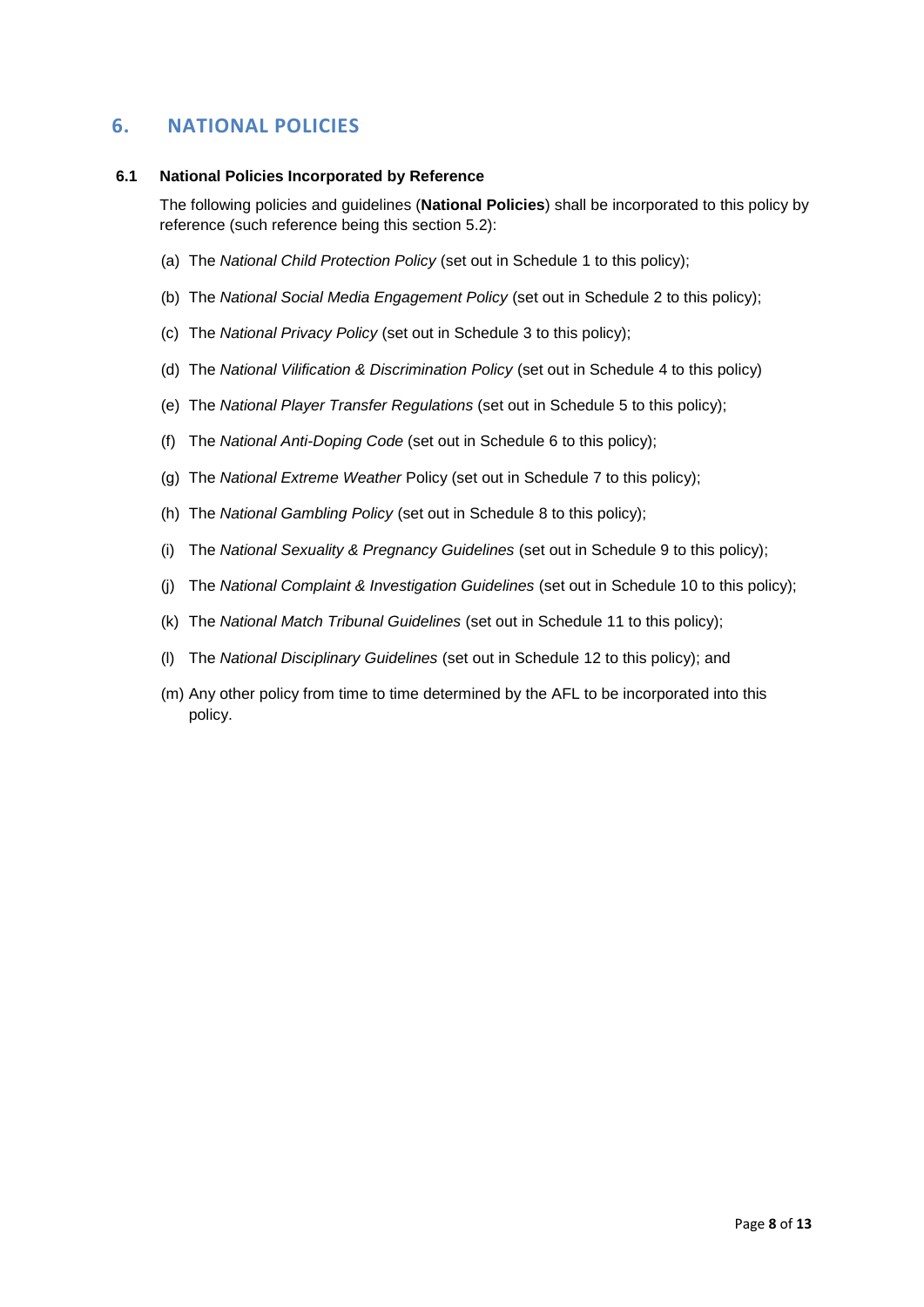# **7. POLICY BREACH**

## **7.1 National Policy Breach**

A Member may breach this policy by failing to comply with a National Policy that has been adopted by the Football Body.

## **7.2 General Breach**

In addition to any contravention of an applicable National Policies and without limiting the generality of this policy, a Member may breach this policy by:

- a) Bringing into disrepute, or acting in a manner that is likely to be prejudicial to the interest of or likely bring disrepute to, any of the following:
	- i. Australian Football;
	- ii. the AFL;
	- iii. an Affiliated State & Territory Body; or
	- iv. a Community Body
	- b) Failing to follow AFL policies (including this policy) and procedures for the protection, safety and welfare of children;
	- c) Directly or indirectly discriminating against, harassing or bullying (including cyber bullying) any person;
	- d) Victimising another person for reporting a complaint;
	- e) Engaging in a sexually inappropriate relationship with a person that the member coaches, supervises, or has influence, authority or power over;
	- f) Verbally or physically assaulting another person, intimidating another person or creating a hostile environment within Australian Football;
	- g) Disclosing to any unauthorised person or organisation any Australian Footballrelated information that is of a private, confidential or privileged nature;
	- h) Making a complaint the member knew to be untrue, vexatious, malicious or improper;
	- i) Failing to comply with a penalty imposed after a finding that the member has breached this policy; or
	- j) Failing to comply with a direction given to the member during the discipline process.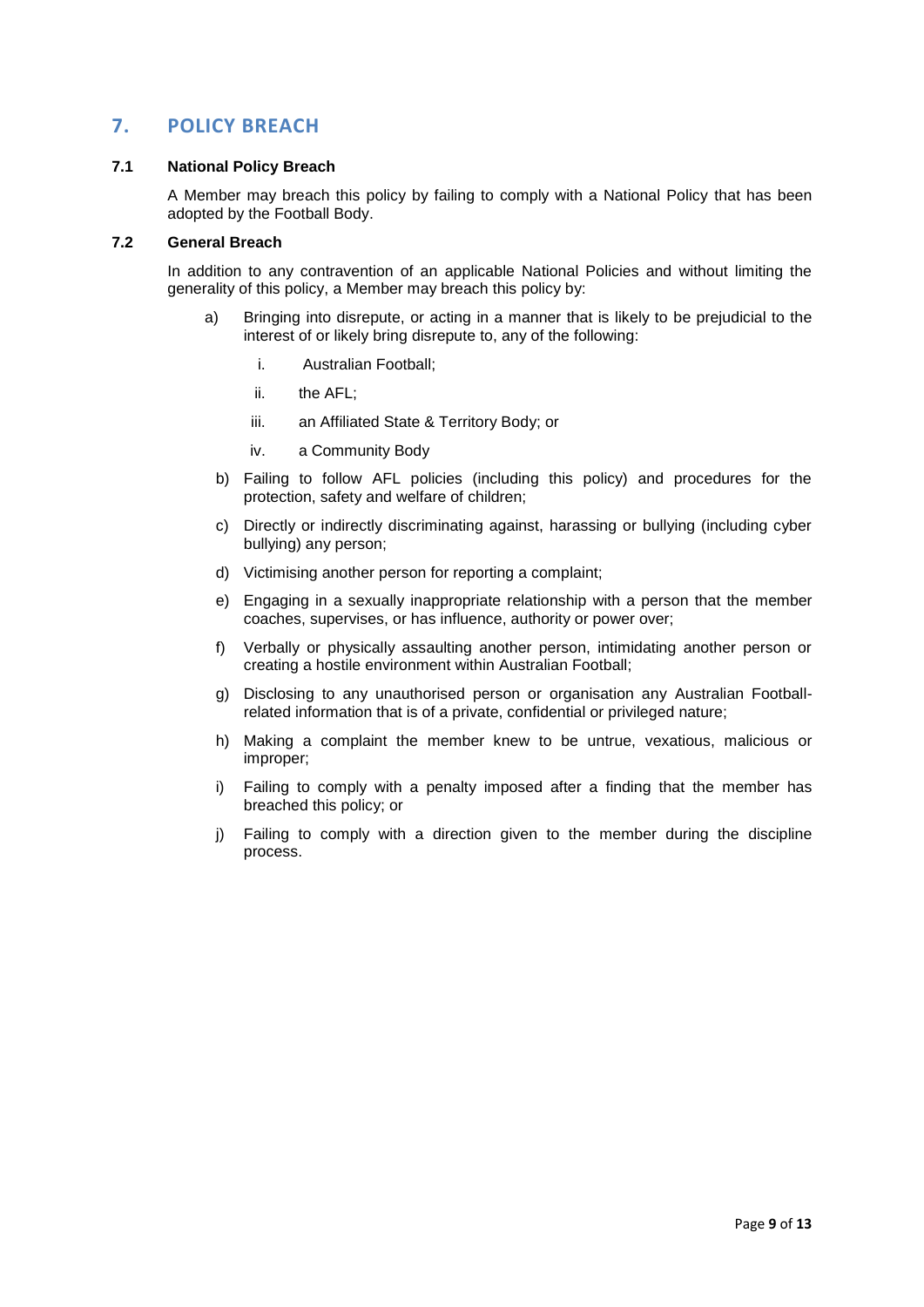# **8. COMPLAINTS & INVESTIGATIONS**

## **8.1 Introduction**

If a Member is reasonably suspected to have breached this policy (including any National Policy adopted by the Football Body), that Member may be the subject of a formal or informal complaint. In certain circumstances, an investigation may be ordered into the complaint. An investigation may also be ordered in the absence of either a formal or informal complaint.

A complaint and/or investigation should be made in accordance with the *National Complaint & Investigation Guidelines* set out in Schedule 10 to this policy.

## **8.2 Disciplinary & Match Breaches**

An alleged breach of this policy (including any National Policy adopted by the Football Body) may relate to conduct/alleged conduct occurring in the course of an Australian Football Match conducted by:

- (a) an Affiliated State & Territory Body; or
- (b) a Community Body

## (**Alleged Match Breach**)

Additionally, an alleged breach of this policy (including any National Policy adopted by the Football Body) may **not** relate to conduct/alleged conduct occurring in the course of an Australian Football Match (**Alleged Disciplinary Breach**).

## **8.3 Complaints**

A Member or person may make a formal or informal complaint in relation to either an Alleged Match Breach or an Alleged Disciplinary Breach.

## **8.4 Power to Investigate**

An investigation into an Alleged Match Breach and/or an Alleged Disciplinary Breach may be ordered by:

- (a) the CEO, General Manager (or nominee) of the Affiliated State & Territory Body for alleged breaches occurring at the elite State or Territory level; or
- (b) by the CEO (or equivalent) of the Community League for alleged breaches occurring at the community level,.

It is not a condition of the exercise of the power to investigate that a complaint be made in accordance with section 8.3 above.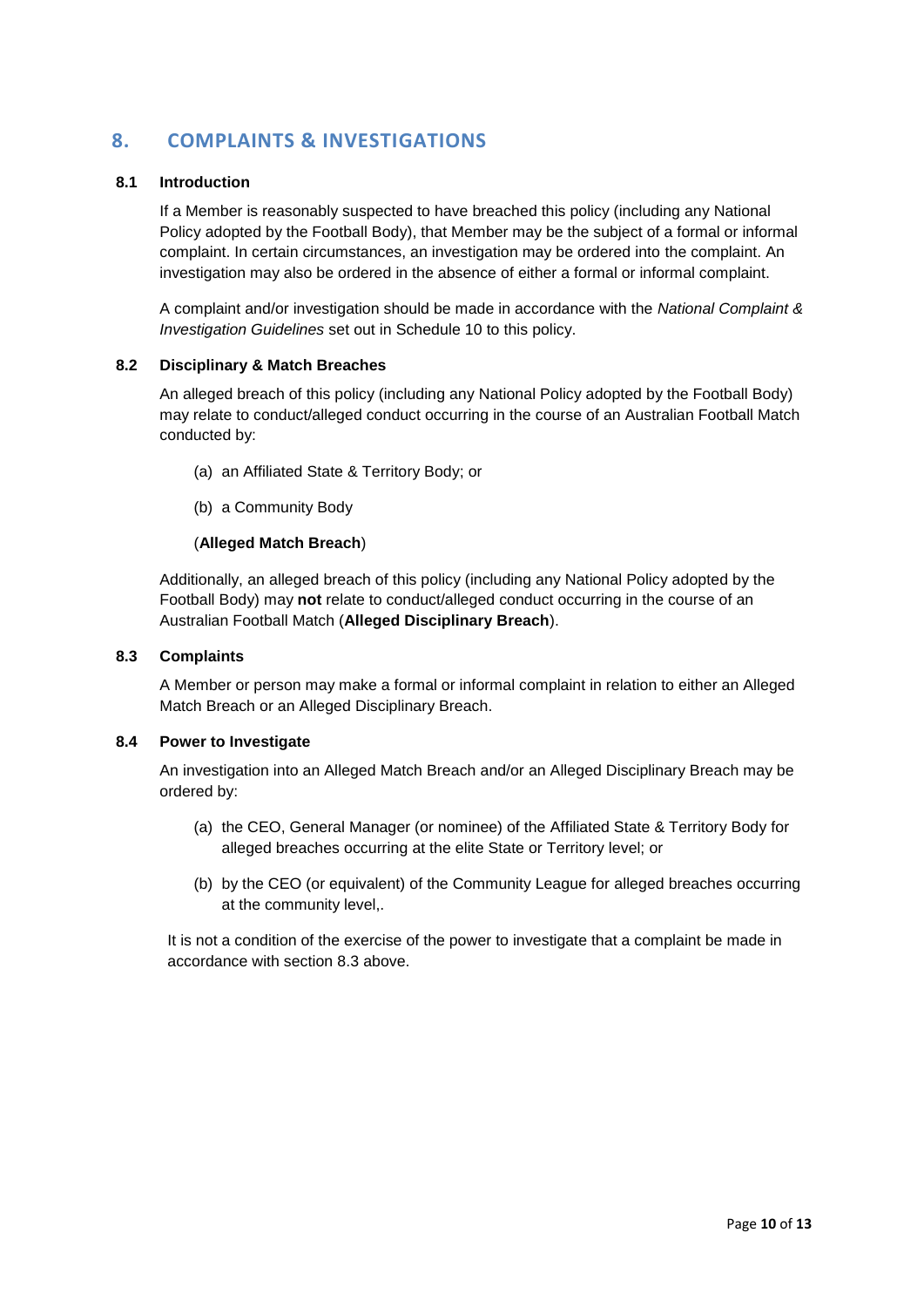# **9. DISCIPLINARY & MATCH TRIBUNALS**

## **9.1 Introduction**

If a Member is reasonably suspected to have breached this policy (including any adopted by the Football Body), that Member may be subject to an investigation conducted in accordance with:

- (a) *National Match Tribunal Guidelines*, set out in Schedule 11 to this policy; or
- (b) *National Disciplinary Tribunal Guidelines* set out in Schedule 12 to this policy;

## **9.2 Match Tribunals**

If the suspected breach of this policy (including any National Policy adopted by the Football Body) relates to conduct or suspected conduct occurring within the course of an Australian Football Match conducted by:

- (a) an Affiliated State & Territory Body; or
- (b) a Community Body

the Tribunal should be constituted in accordance with the *National Match Tribunal Guidelines.*

## **9.3 Disciplinary Tribunals**

If the suspected breach of this policy (including any National Policy adopted by the Football Body) relates to conduct or suspected conduct **not** occurring within the course of an Australian Football Match conducted by:

- (a) an Affiliated State & Territory Body; or
- (b) a Community Body

the tribunal should be constituted in accordance with the *National Disciplinary Tribunal Guidelines.*

## **9.4 Match & Disciplinary Tribunal Disciplinary Principles**

Any sanction or disciplinary measure imposed in accordance with the *National Disciplinary Tribunal Guidelines* or the *National Match Tribunal Guidelines* must:

- (a) be applied consistent with any contractual and/or employment rules and requirements;
- (b) be fair and reasonable;
- (c) be based on the evidence and information presented and the seriousness of the breach; and
- (d) be determined in accordance with the Constitution, By Laws, this policy and/or Rules of the Football Body.

## **9.5 Match & Disciplinary Tribunal Sanctions**

Subject to contractual and employment/or requirements, if a finding is made by a Disciplinary or Match Tribunal that a Member has breached this policy (including any National Policy adopted by the Football Body), one or more of the following forms of discipline may be imposed (without limitation):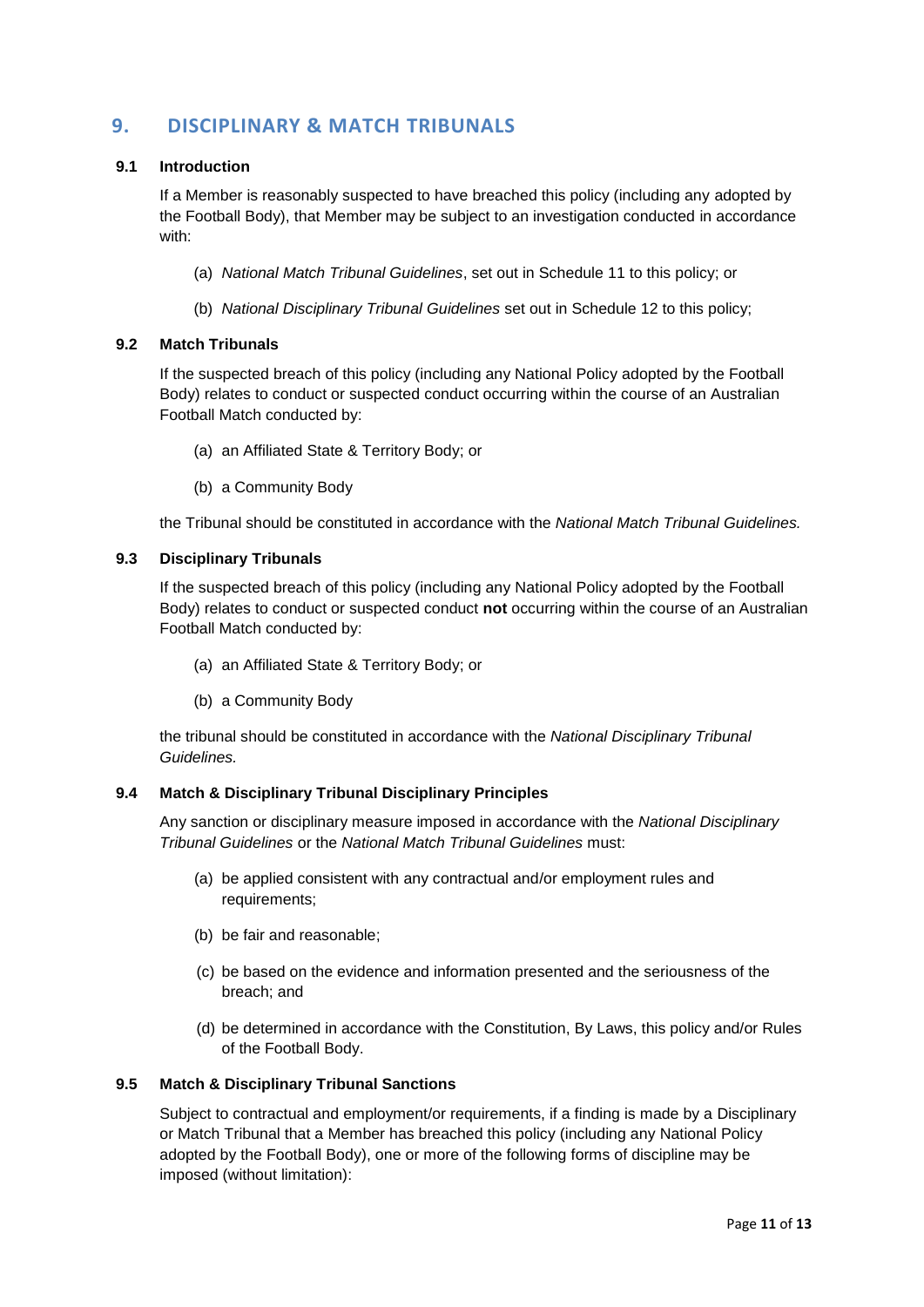- (a) A direction that the member make a verbal and/or written apology;
- (b) A written warning;
- (c) A direction that the member attend counselling or identified education to address their behaviour;
- (d) A withdrawal of any awards, scholarships, placings, records, achievements bestowed in any tournaments, activities or events held or sanctioned by the AFL, Affiliated State & Territory Body or Community Body;
- (e) A demotion or transfer of the member to another location, role or activity;
- (f) A suspension of the member's membership or participation or engagement in a role or activity;
- (g) Termination of the member's membership, appointment or engagement;
- (h) In the case of a coach or official, a direction that the relevant organisation de-register the accreditation of the coach or official for a period of time or permanently;
- (i) A fine or suspended fine;
- (j) A direction that any rights, privileges and benefits provided to a member organisation by the national body or other peak association be suspended for a specified period;
- (k) A direction that any funding granted or given to a member organisation by the AFL or Affiliated State & Territory Body cease from a specified date;
- (l) A direction that the AFL or Affiliated State & Territory Body or league or body that is affiliated with (or licensed by) an Affiliated State & Territory Body cease to sanction events held by or under the auspices of that member organisation;
- (m) A recommendation to the AFL or Affiliated State & Territory Body or league or body that is affiliated with (or licensed by) an Affiliated State & Territory Body that its membership of the AFL or Affiliated State & Territory Body or league or body that is affiliated with (or licensed by) an Affiliated State & Territory Body be suspended or terminated in accordance with the relevant constitution or rules; and/or
- (n) Any other form of discipline that the national body or peak organisation considers to be reasonable and appropriate.

## **9.6 Relevant Considerations**

The form of discipline to be imposed on a Member or Football Body will depend on factors including but not limited to:

- (a) Nature and seriousness of the breach;
- (b) If the member knew or should have known that the behaviour was a breach;
- (c) Level of contrition;
- (d) The effect of the proposed disciplinary measures on the member including any personal, professional or financial consequences;
- (e) If there have been relevant prior warnings or disciplinary action;